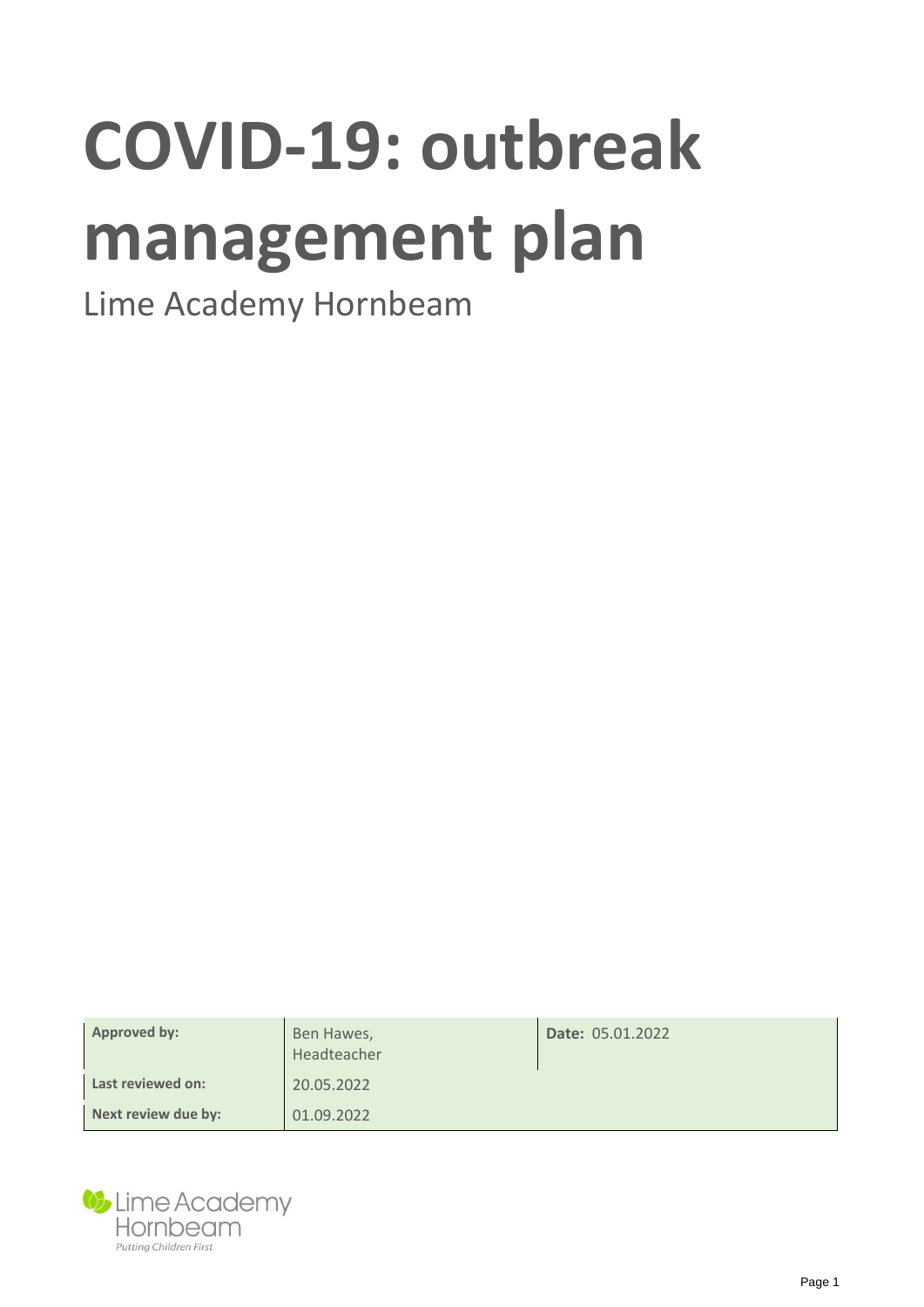### **Contents**

#### <span id="page-1-0"></span>**1. Introduction**

This plan is based on the [contingency framework for managing local outbreaks](https://www.gov.uk/government/publications/coronavirus-covid-19-local-restrictions-in-education-and-childcare-settings) of COVID-19 and th[e schools operational](https://www.gov.uk/government/publications/actions-for-schools-during-the-coronavirus-outbreak)  [guidance,](https://www.gov.uk/government/publications/actions-for-schools-during-the-coronavirus-outbreak) published by the Department for Education (DfE).

We will only implement some, or all, of the measures in this plan in response to recommendations provided by our local authority (LA), directors of public health (DsPH), Public Health England (PHE) health protection team or the national government.

It may be necessary to implement these measures in the following circumstances:

- To help manage a COVID-19 outbreak within the school. Actions will be considered when either of the following thresholds are met: **There are 2 positive cases among pupils or staff who are likely to have mixed closely within a 10-day period**
- If COVID-19 infection rates in the community are extremely high, and other measures have failed to reduce transmission
- As part of a package of measures responding to a 'variant of concern' (VoC)
- To prevent unsustainable pressure on the NHS

#### <span id="page-1-1"></span>**2. Seeking public health advice**

When one of the thresholds above is met, we will review the testing, hygiene and ventilation measures already in place.

We will also seek public health advice from a director of public health or health protection team. Ben Hawes, Headteacher will be responsible for seeking this advice, and will do so by telephoning the DfE helpline (0800 046 8687) or [public.health@walthamforest.gov.uk](mailto:public.health@walthamforest.gov.uk) as soon as possible by completing the minimum information form.

#### <span id="page-1-2"></span>**3. Testing**

If recommended, we will increase the use of home testing by pupils and staff. If it is advised that we reintroduce an asymptomatic testing site (ATS) at our school, we will consult with the local authority's public health department/ director of public health to discuss any further support we need to do this.

If we introduce on-site asymptomatic testing, we will set up an on-site daily testing site for staff and secondary-aged pupils.

Testing remains voluntary and no child or young person will be tested unless informed consent has been given by the appropriate person.

#### <span id="page-1-3"></span>**4. Face coverings**

If recommended, pupils, staff and visitors who are not exempt from wearing a face covering: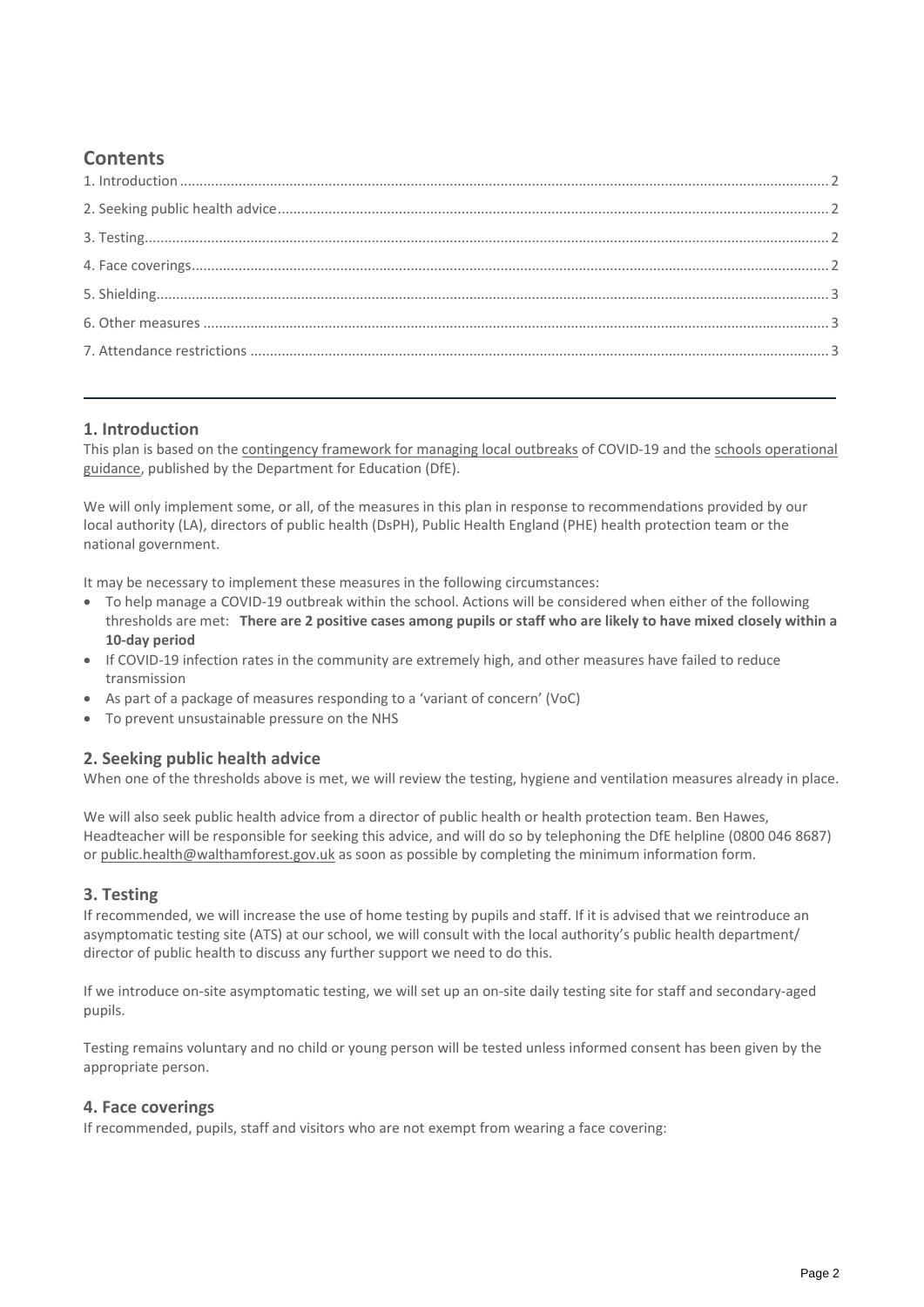- Will be asked to keep on or put on a face covering when arriving at school and moving around indoors in places where social distancing is difficult to maintain, such as in communal areas and classrooms.
- Will be asked to wear a face covering in classrooms or during activities, unless social distancing can be maintained or a face covering would impact on the ability to take part in exercise or strenuous activity

#### <span id="page-2-0"></span>**5. Shielding**

We will adhere to national guidance on the reintroduction of shielding, which would apply to those on the [shielded](https://digital.nhs.uk/coronavirus/shielded-patient-list) [patient list \(SPL\).](https://digital.nhs.uk/coronavirus/shielded-patient-list)

We will speak to individuals required to shield about additional protective measures in school or arrangements for home working or learning.

#### <span id="page-2-1"></span>**6. Other measures**

Parents, carers, pupils and staff will be informed promptly about the introduction of control measures. This will be done via email or letter sent home with the students, once a decision has been made.

If recommended, we will limit:

- Residential educational visits
- Open days
- Transition or taster days
- Parents coming into school (e.g. parents' evenings)
- Live performances

If recommended, we will temporarily reintroduce:

 Temporary introduction of class 'Bubble' systems to be considered to reduce the mixing of groups if the outbreak is considered to be significant enough.

#### <span id="page-2-2"></span>**7. Attendance restrictions**

Attendance restrictions will only be recommended as a last resort. If recommended, we will implement the measures below:

**When vulnerable pupils are absent, we will:**

- Speak to parents/carers and, where appropriate, social workers and the local authority, to work out the reason for absence
- Encourage attendance
- Ensure vulnerable pupils can access appropriate education and support while at home
- Maintain contact, and check regularly that the pupil is able to access remote education provision as detailed in our Remote Education Policy (available on the Academy's website)
- Carry out home visits when required

#### **7.1 Eligibility to remain in school**

If restrictions are recommended, we will stay open for:

- Vulnerable pupils
- Children of critical workers

#### **7.2 Education and support for pupils at home**

All other pupils will be required to stay at home and will receive remote education.

We will aim to deliver remote education that meets the same quality and quantity of education that pupils would receive in school, as outlined in our Remote Learning Policy.

The Academy will continue to provide the FSM vouchers through Wonde while they are not attending school because of COVID-19 isolation guidelines.